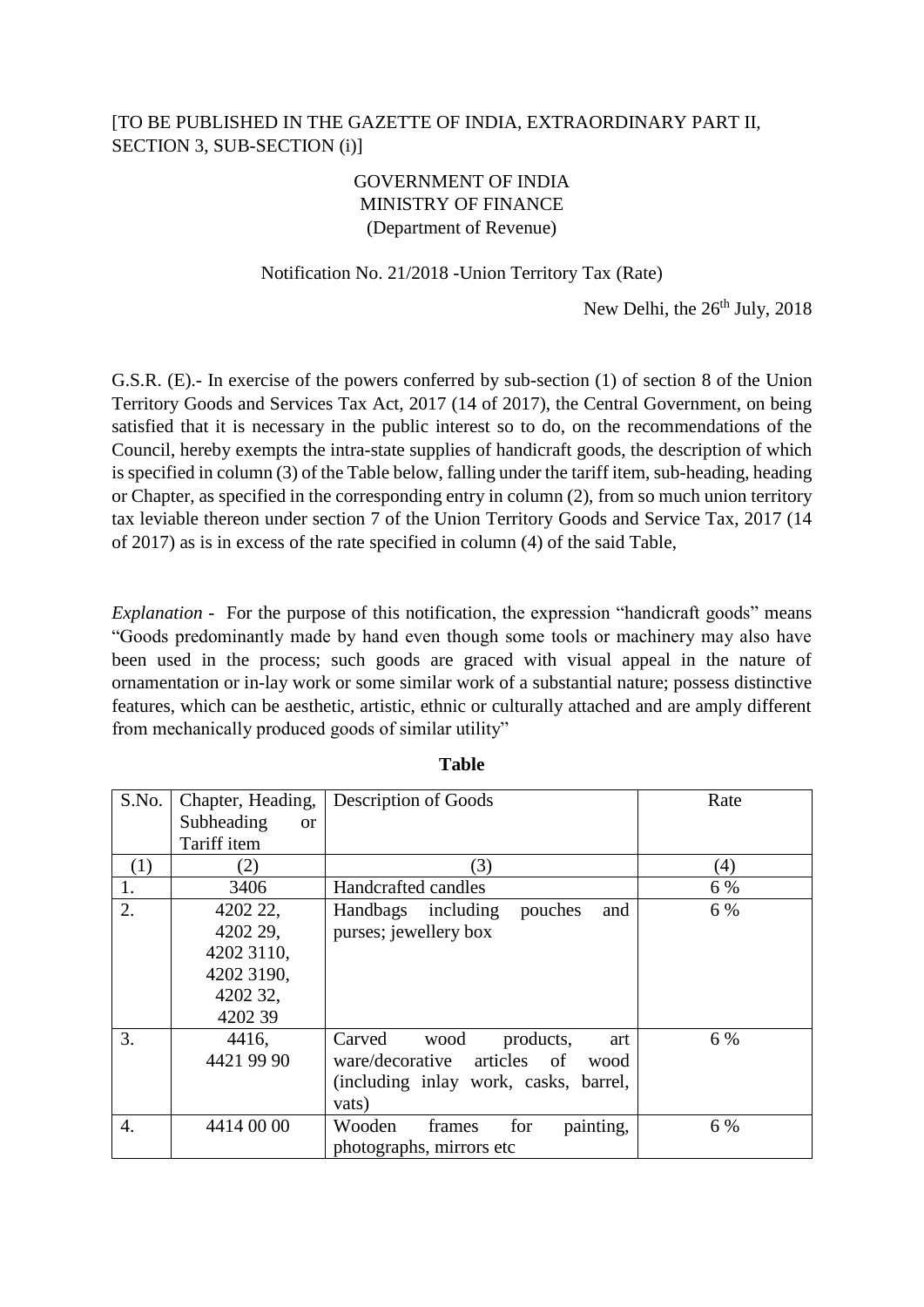| 5.  | 4420                     | Statuettes & other ornaments of wood,                                            | 6 %   |
|-----|--------------------------|----------------------------------------------------------------------------------|-------|
|     |                          | wood marquetry & inlaid, jewellery                                               |       |
|     |                          | box, wood lathe and lacquer work                                                 |       |
|     |                          | [including lathe and lacquer work,                                               |       |
|     |                          | ambadi sisal craft]                                                              |       |
| 6.  | 4503 90 90               | Art ware of cork [including articles of                                          | 6 %   |
| 7.  | 4504 90<br>4601 and 4602 | sholapith]<br>Mats, matting and screens of vegetable                             | 2.5 % |
|     |                          | material, basketwork, wickerwork and                                             |       |
|     |                          | other articles of vegetable materials or                                         |       |
|     |                          | other plaiting material, articles of loofah                                      |       |
|     |                          | (including of bamboo, rattan, canes and                                          |       |
|     |                          | fibres,<br>natural<br>dry flowers<br>other                                       |       |
|     |                          | (naturally dried), articles thereof, ringal,                                     |       |
|     |                          | article,<br>raambaan<br>shola<br>items.                                          |       |
|     |                          | Kouna/chumthang (water reeds) crafts,                                            |       |
|     |                          | articles of Water hyacinth, korai mat]                                           |       |
| 8.  | 4823                     | Articles made of paper mache                                                     | 2.5 % |
| 9.  | 5607, 5609               | Coir articles                                                                    | 2.5 % |
| 10. | 5609 00 20,              | Toran, Doorway Decoration made from                                              | 2.5%  |
|     | 5609 00 90               | cotton yarn or woollen yarn and aabhala                                          |       |
|     |                          | (mirror) with or without hanging flaps.                                          |       |
| 11. | 57                       | Handmade carpets and other handmade                                              | 2.5 % |
|     |                          | textile<br>floor<br><i>(including)</i><br>coverings                              |       |
|     |                          | namda/gabba)                                                                     |       |
| 12. | 5804 30 00               | Handmade lace                                                                    | 2.5 % |
| 13. | 5805                     | Hand-woven tapestries                                                            | 2.5 % |
| 14. | 5808 10                  | Hand-made<br>braids<br>and<br>ornamental                                         | 2.5 % |
|     |                          | trimming in the piece                                                            |       |
| 15. | 5810                     | Hand embroidered articles                                                        | 2.5 % |
| 16. | 6117, 6214               | Handmade/hand embroidered shawls of                                              | 2.5 % |
|     |                          | sale value not exceeding Rs. 1000 per                                            |       |
|     |                          | piece                                                                            |       |
| 17. | 6117, 6214               | Handmade/hand embroidered shawls of                                              | 6 %   |
| 18. | 6802                     | sale value exceeding Rs. 1000 per piece                                          | 6 %   |
|     |                          | Carved stone products (e.g., statues,<br>statuettes, figures of animals, writing |       |
|     |                          | sets, ashtray, candle stand)                                                     |       |
| 19. | 6815 99 90               | Stone art ware, stone inlay work                                                 | 6 %   |
| 20. | 6912 00 10               | Tableware and kitchenware of clay and                                            | 6%    |
|     | 6912 00 20               | terracotta, other clay articles                                                  |       |
| 21. | 6913 90 00               | Statuettes & other ornamental ceramic                                            | 6 %   |
|     |                          | articles (incl blue potteries)                                                   |       |
| 22. | 7009 92 00               | Ornamental framed mirrors                                                        | 6 %   |
| 23. | 7018 10                  | Bangles, beads and small ware                                                    | 2.5 % |
| 24. | 7018 90 10               | Glass statues [other than those of                                               | 6 %   |
|     |                          | crystal]                                                                         |       |
| 25. | 7020 00 90               | Glass art ware [incl. pots, jars, votive,                                        | 6 %   |
|     |                          | cask, cake cover, tulip bottle, vase ]                                           |       |
|     |                          |                                                                                  |       |